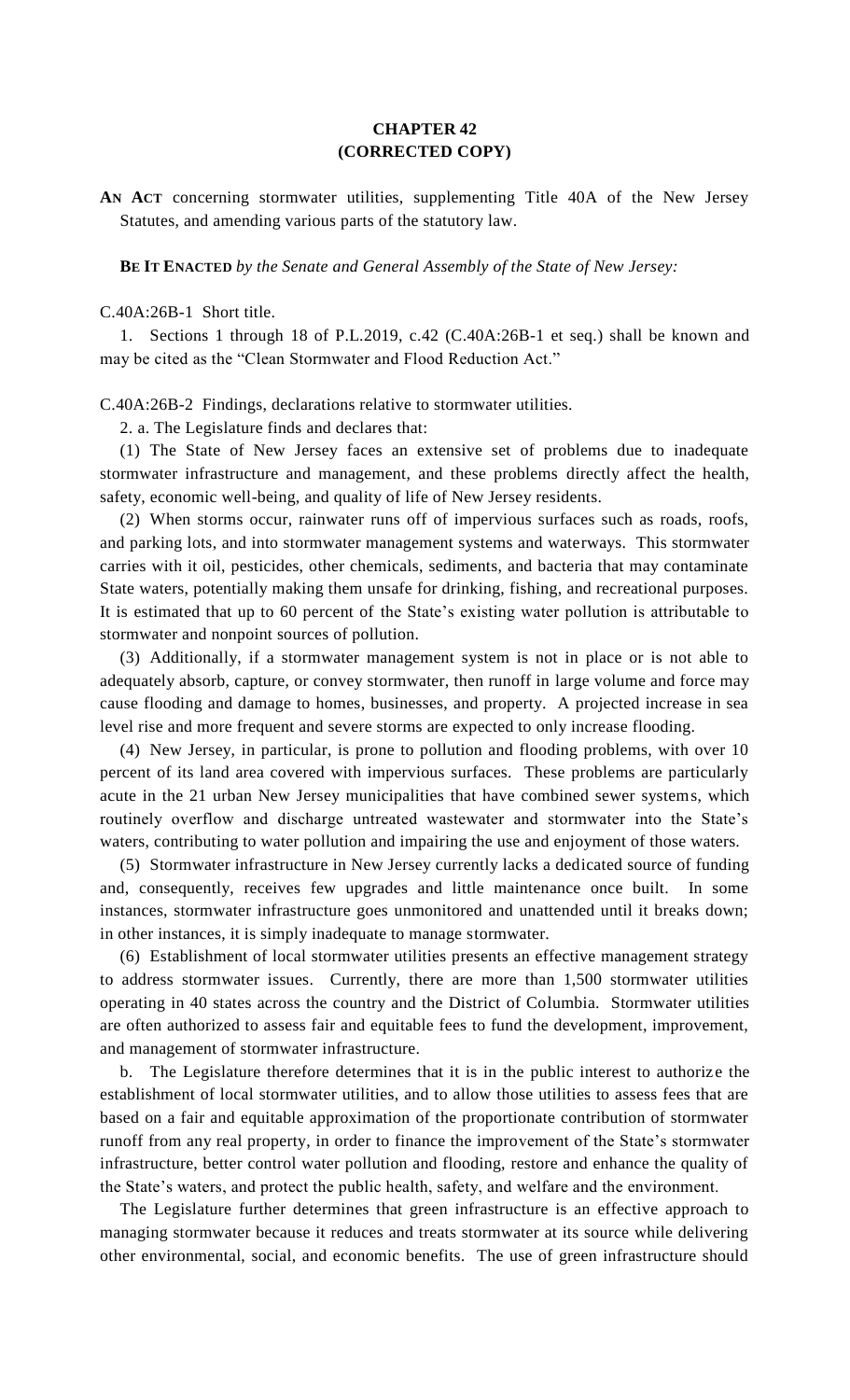be encouraged and, where appropriate, required to help decrease pollutant loads and runoff volumes to receiving waters.

C.40A:26B-3 Definitions relative to stormwater utilities.

3. As used in sections 1 through 18 of P.L.2019, c.42 (C.40A:26B-1 et seq.):

"Authority" means a county or municipal sewerage authority established pursuant to P.L.1946, c.138 (C.40:14A-1 et seq.), a county or municipal utilities authority established pursuant to P.L.1957, c.183 (C.40:14B-1 et seq.), or a county improvement authority established pursuant to P.L.1960, c.183 (C.40:37A-44 et seq.).

"Department" means the Department of Environmental Protection.

"Division" means the Division of Local Government Services in the Department of Community Affairs.

"Green infrastructure" means a stormwater management system that treats stormwater runoff through infiltration into subsoil, treats stormwater runoff through filtration by vegetation or soil, or stores stormwater runoff for reuse.

"New Jersey Pollutant Discharge Elimination System permit" means any permit issued by the department pursuant to section 6 of P.L.1977, c.74 (C.58:10A-6).

"Stormwater" means water resulting from precipitation, including rain and snow, which runs off the land's surface, is transmitted to the subsurface, or is captured by separate storm sewers or other sewage or drainage facilities, or conveyed by snow removal equipment.

"Stormwater management system" means any equipment, plant, structures, machinery, apparatus, management practices, design practices, planning activities, or land, or any combination thereof, acquired, used, constructed, implemented, or operated to convey stormwater, control or reduce stormwater runoff and associated pollutants or flooding, induce or control the infiltration of groundwater recharge of stormwater, or eliminate illicit or illegal nonstormwater discharges into stormwater conveyances.

C.40A:26B-4 Governing body may establish stormwater utility.

4. a. The governing body of any county or municipality may, by resolution or ordinance, as appropriate, establish a stormwater utility for the purposes of acquiring, constructing, improving, maintaining, and operating stormwater management systems in the county or municipality, consistent with State and federal laws, rules, and regulations.

b. Any stormwater utility that is established pursuant to this section shall be considered a "municipal public utility" for the purposes of Title 40A of the New Jersey Statutes. Notwithstanding any other law to the contrary, a county or municipality may establish a stormwater utility as a new department within the county or municipality, or as an operation of an existing department or departments having responsibility and control over stormwater management systems or portions thereof.

c. A county or municipality that establishes a stormwater utility pursuant to this section shall submit a copy of the resolution or ordinance adopted pursuant to subsection a. of this section to the Department of Environmental Protection and the Division of Local Government Services in the Department of Community Affairs. The establishment of a stormwater utility pursuant to this section shall not be construed to modify or otherwise affect a county or municipality's obligations under any New Jersey Pollutant Discharge Elimination System permit or any other rule, regulation, order, or permit issued by the department.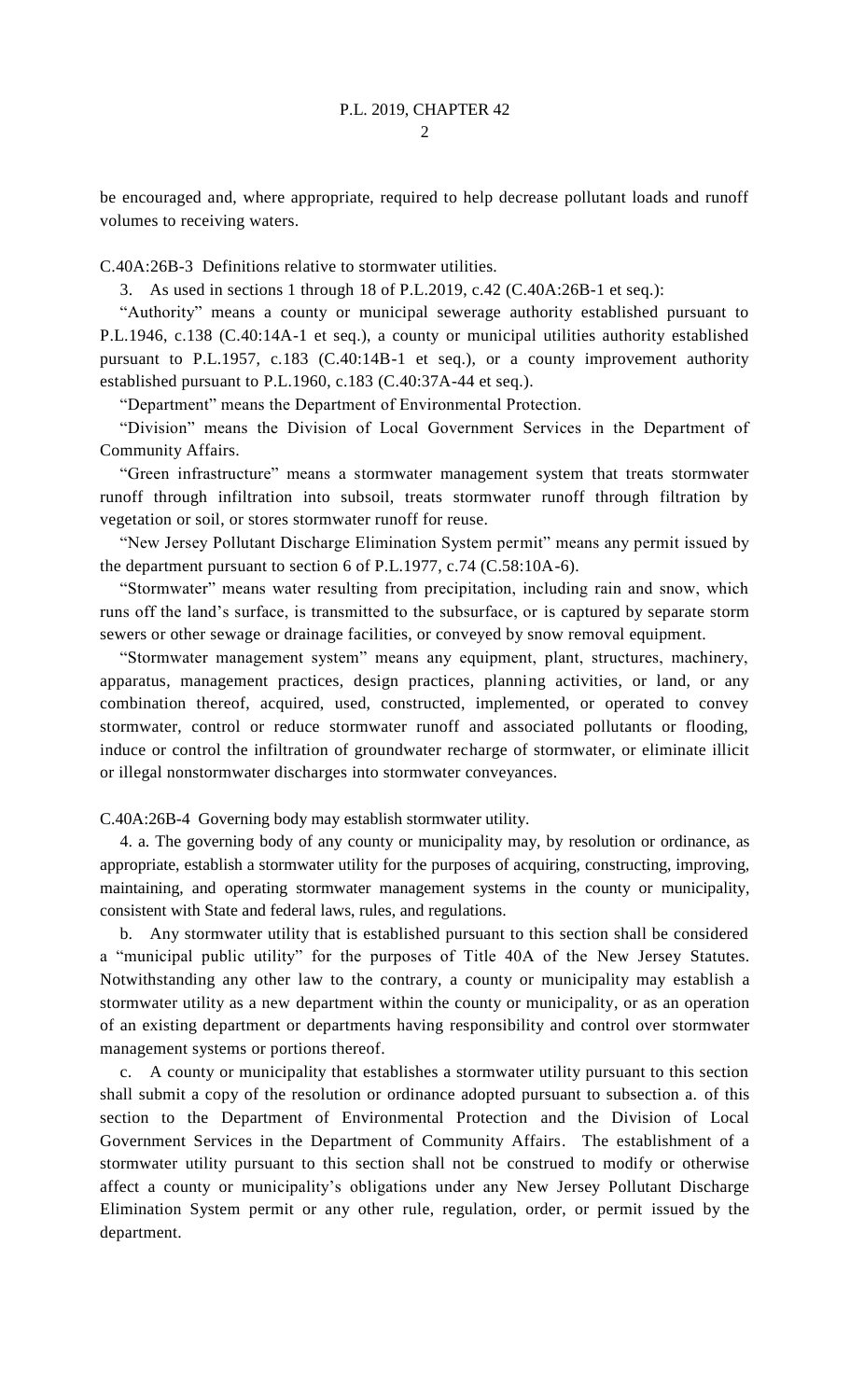C.40A:26B-5 Establishment of stormwater utility by municipal authorities.

5. a. The governing body or bodies of one or more municipalities that have established a municipal sewerage authority pursuant to P.L.1946, c.138 (C.40:14A-1 et seq.) or a municipal utilities authority pursuant to P.L.1957, c.183 (C.40:14B-1 et seq.) may, by ordinance, or parallel ordinances, as appropriate, request that the authority establish a stormwater utility for the purposes of acquiring, constructing, improving, maintaining, and operating stormwater management systems in the municipality or municipalities, consistent with State and federal laws, rules, and regulations.

b. Upon the request of a municipality or municipalities, an authority may establish a stormwater utility pursuant to a service agreement between the authority and the requesting municipality or municipalities, in accordance with the provisions of P.L.2019, c.42 (C.40A:26B-1 et al.) and the "Local Authorities Fiscal Control Law," P.L.1983, c.313 (C.40A:5A-1 et seq.). The agreement shall set forth the powers, duties, and functions of the stormwater utility and any other matters that may be necessary for the agreement. A stormwater utility established pursuant to this section shall be considered a separate operation of the authority to be budgeted and accounted for separately.

c. An authority that establishes a stormwater utility pursuant to this section shall submit a copy of the service agreement to the Department of Environmental Protection and the Division of Local Government Services in the Department of Community Affairs. A municipality that contractually delegates to an authority any of its responsibilities under any New Jersey Pollutant Discharge Elimination System permit or any other rule, regulation, order, or permit issued by the department shall remain responsible for compliance with any such rules, regulations, orders, or permits if the authority fails to implement the requirements thereof.

C.40A:26B-6 Establishment of stormwater utility by county authorities.

6. a. The governing body of any county that has established a county sewerage authority pursuant to P.L.1946, c.138 (C.40:14A-1 et seq.), a county utilities authority pursuant to P.L.1957, c.183 (C.40:14B-1 et seq.), or a county improvement authority pursuant to P.L.1960, c.183 (C.40:37A-44 et seq.) may, by resolution, request that the authority establish a stormwater utility for the purposes of acquiring, constructing, improving, maintaining, and operating stormwater management systems in the county, consistent with State and federal laws, rules, and regulations.

b. Upon the request of a county, an authority may establish a stormwater utility pursuant to a service agreement between the authority and the requesting county, in accordance with the provisions of P.L.2019, c.42 (C.40A:26B-1 et al.) and the "Local Authorities Fiscal Control Law," P.L.1983, c.313 (C.40A:5A-1 et seq.). The agreement shall set forth the powers, duties, and functions of the stormwater utility and any other matters that may be necessary for the agreement. A stormwater utility established pursuant to this section shall be considered a separate operation of the authority to be budgeted and accounted for separately.

c. An authority that establishes a stormwater utility pursuant to this section shall submit a copy of the service agreement to the Department of Environmental Protection and the Division of Local Government Services in the Department of Community Affairs. A county that contractually delegates to an authority any of its responsibilities under any New Jersey Pollutant Discharge Elimination System permit or any other rule, regulation, order, or permit issued by the department shall remain responsible for compliance with any such rules, regulations, orders, or permits if the authority fails to implement the requirements thereof.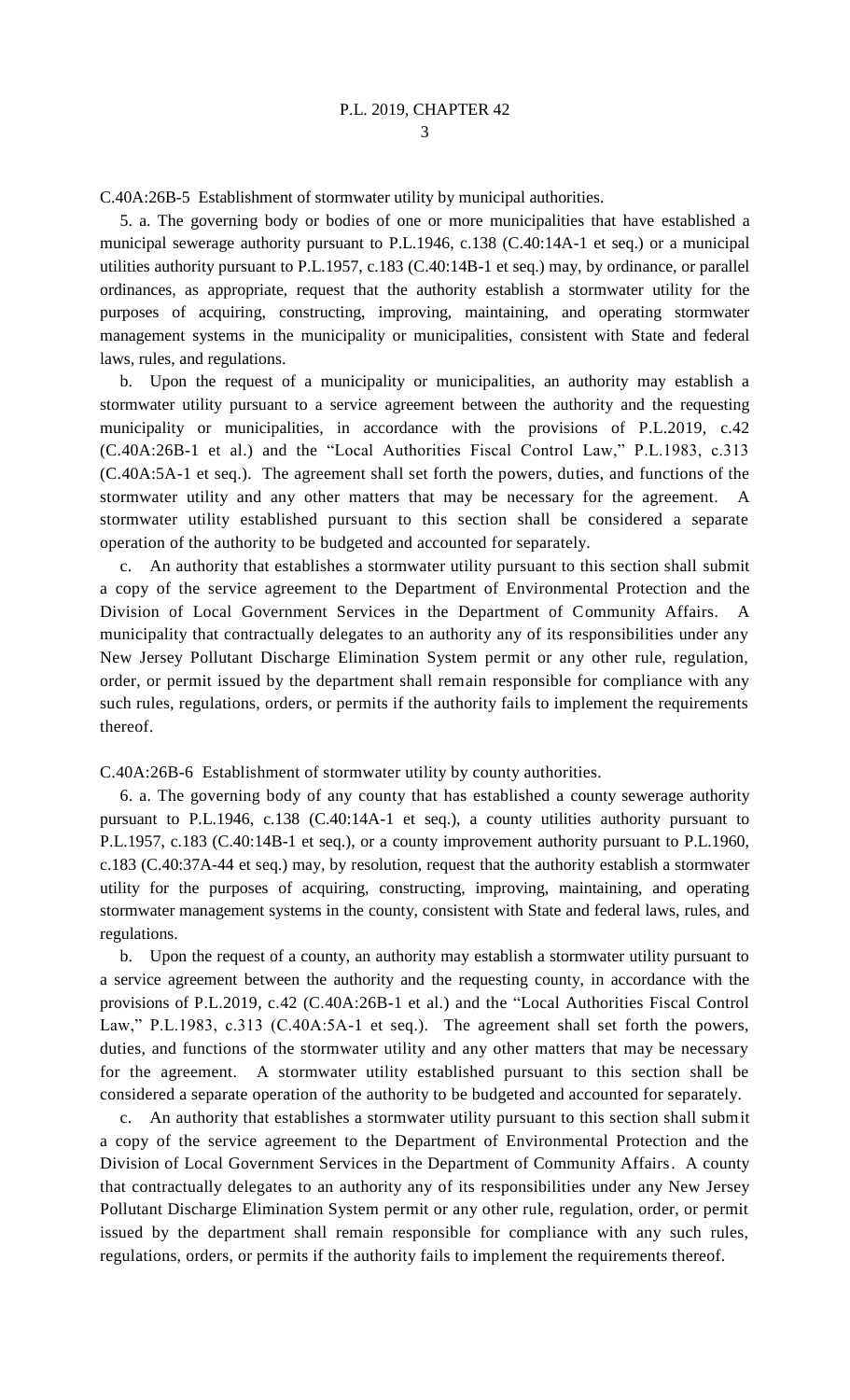C.40A:26B-7 Shared services agreement for stormwater management system.

7. a. The governing bodies of any two or more municipalities may, pursuant to the provisions of P.L.2007, c.63 (C.40A:65-1 et al.), enter into a shared services agreement to provide for the construction, improvement, maintenance, or operation of stormwater management systems in the municipalities, consistent with State and federal laws, rules, and regulations.

b. The governing body or bodies of one or more municipalities, and the county in which the municipality or municipalities are located may, pursuant to the provisions of P.L.2007, c.63 (C.40A:65-1 et al.), enter into a shared services agreement to provide for the construction, improvement, maintenance, or operation of stormwater management systems in the municipalities, consistent with State and federal laws, rules, and regulations.

c. Any county or municipality that enters into a shared services agreement pursuant to this section shall submit a copy of the agreement to the Department of Environmental Protection and the Division of Local Government Services in the Department of Community Affairs.

C.40A:26B-8 Collections of fees and charges.

8. a. Any county, municipality, or authority that establishes a stormwater utility pursuant to P.L.2019, c.42 (C.40A:26B-1 et al.) may charge and collect reasonable fees and other charges to recover the stormwater utility's costs for stormwater management. These fees and other charges may be charged to and collected from the owner or occupant, or both, of any real property from which originates stormwater runoff which directly or indirectly enters the stormwater management system or the waters of the State. The owner of any such real property shall be liable for and shall pay such fees and charges to the stormwater utility at the time when and place where the fees and charges are due and payable.

b. Any fee or other charge that a county, municipality, or authority charges and collects pursuant to this section shall be based on a fair and equitable approximation of the proportionate contribution of stormwater runoff from a real property.

c. In establishing fees and other charges pursuant to this section, a county, municipality, or authority shall provide for:

(1) a partial fee reduction in the form of a credit for any property that maintains and operates a stormwater management system that complies with the State and local stormwater management standards that were in place at the time the system was approved and that effectively reduces, retains, or treats stormwater onsite;

(2) an additional partial fee reduction in the form of a credit for any property which has installed and is operating and maintaining current stormwater best management practices that reduce, retain, or treat stormwater onsite and which are approved by the county, municipality, or authority;

(3) an additional partial fee reduction in the form of a credit for any property which has installed and is operating and maintaining green infrastructure that reduces, retains, or treats stormwater onsite and which exceeds any requirements for green infrastructure that may be applicable to that property under any rule or regulation adopted by the Department of Environmental Protection or the local stormwater control ordinance; and

(4) an exemption from fees and other charges for land actively devoted to agricultural or horticultural use that is valued, assessed, and taxed pursuant to the "Farmland Assessment Act of 1964," P.L.1964, c.48 (C.54:4-23.1 et seq.).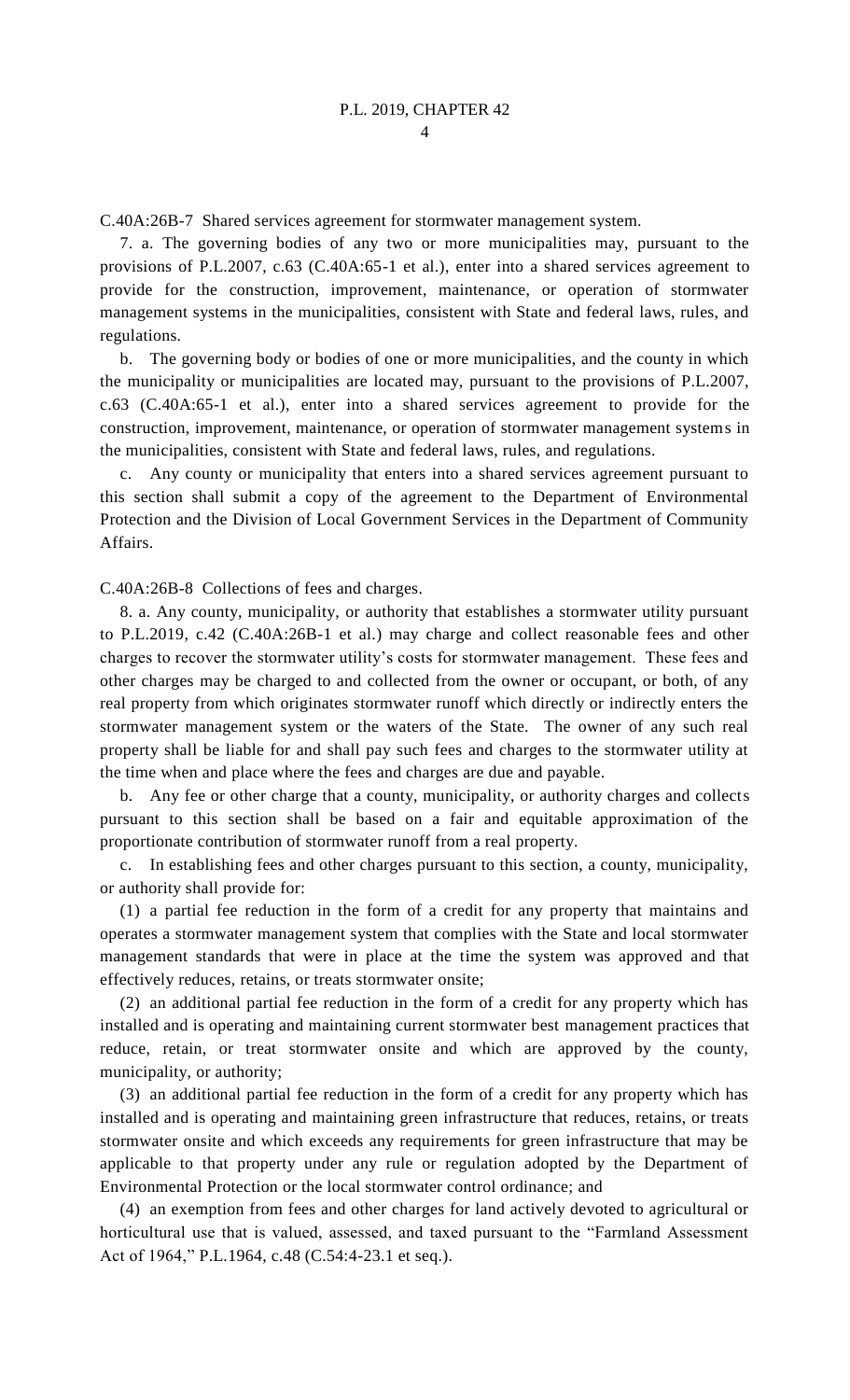d. Any county, municipality, or authority that collects fees and charges pursuant to this section shall remit to the State Treasurer annually an amount equal to five percent of all such fees and charges collected, or \$50,000, whichever amount is less. The State Treasurer shall deposit these moneys into the "Clean Stormwater and Flood Reduction Fund" established pursuant to section 17 of P.L.2019, c.42 (C.40A:26B-17).

e. Except as provided in section 5 of P.L.1983, c.111 (C.40A:4-35.1) or section 1 of P.L.2004, c.87 (C.40A:5A-12.1), as applicable, a county, municipality, or authority shall only use fees and other charges collected pursuant to this section to pay for or recover all or a portion of the cost of the following:

(1) initial establishment of a stormwater utility pursuant to P.L.2019, c.42 (C.40A:26B-1 et al.) and ongoing related administrative expenses;

(2) capital expenditures, including planning, design, engineering, acquisition, construction, and improvement of a stormwater management system;

(3) operation and maintenance expenditures of a stormwater management system;

(4) development and implementation of an asset management program for a stormwater management system;

(5) development and implementation of a stormwater management plan and stormwater control ordinances pursuant to section 1 of P.L.1981, c.32 (C.40:55D-93);

(6) any action required pursuant to any New Jersey Pollutant Discharge Elimination System permit;

(7) development and implementation of any long-term control plan to mitigate combined sewer overflows pursuant to State or federal law, rule, regulation, permit, or consent decree;

(8) monitoring, inspection, and enforcement activities to carry out the purposes of P.L.2019, c.42 (C.40A:26B-1 et al.);

(9) public education and outreach related to stormwater management; and

(10) any other purpose related to stormwater management as may be authorized by the department, the Division of Local Government Services in the Department of Community Affairs, or the Local Finance Board pursuant to rules, regulations, or permits.

f. In establishing fees and other charges and appropriate credits pursuant to this section, a county, municipality, or authority shall consult the guidance manual developed pursuant to section 16 of P.L.2019, c.42 (C.40A:26B-16), and other best practice guidance manuals published by industry organizations.

C.40A:26B-9 Unpaid fees, charges.

9. In the event that a stormwater utility fee or charge of any county, municipality, or authority with regard to any parcel of real property is not paid when due:

a. interest shall accrue and be due to the county or authority on the unpaid balance at the rate of one and one half percent per month until such fees and charges, and the interest thereon, shall be fully paid to the county or authority; interest shall accrue and be due to the municipality on the unpaid balance at a rate not to exceed that permitted under R.S.54:4-67;

b. the unpaid balance thereof and all interest accruing thereon shall be a lien on such parcel enforced in the same manner as delinquent property taxes and municipal charges. Such lien shall be superior and paramount to the interest in such parcel of any owner, lessee, tenant, mortgagee, or other person except the lien of State taxes and property taxes and shall be on a parity with and deemed equal to the lien on such parcel of State taxes and property taxes; and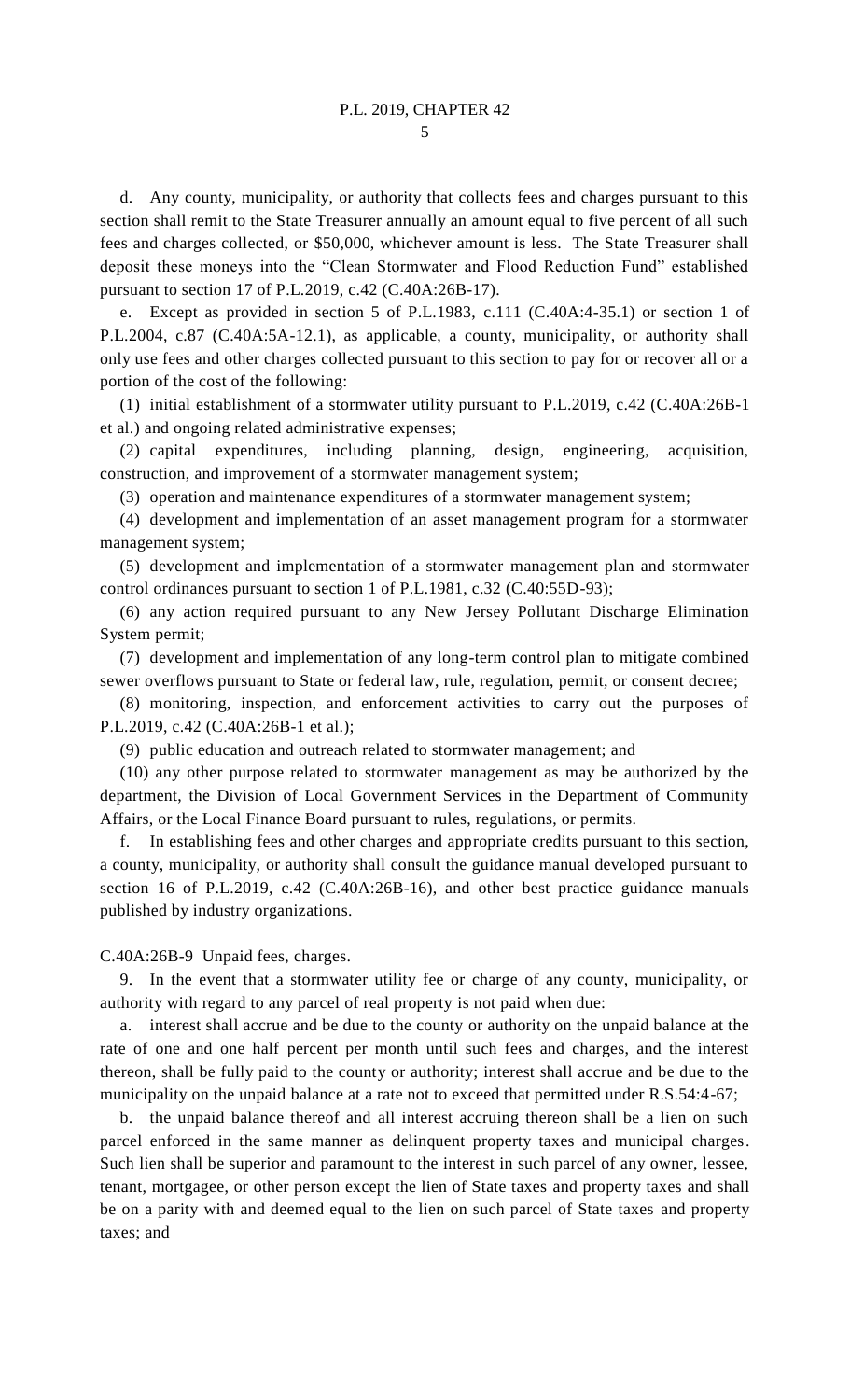c. the unpaid balance thereof and all interest accrued thereon, together with attorneys' fees and costs, may also be recovered by the county, municipality, or authority in a civil action, but not in lieu of enforcement as a delinquent municipal charge.

C.40A:26B-10 Issuance of bonds.

10. A county, municipality, or authority that establishes a stormwater utility pursuant to P.L.2019, c.42 (C.40A:26B-1 et al.) may provide, by ordinance or resolution, as appropriate, at one time, or from time to time, for the issuance of bonds for the purpose of raising funds to pay the cost of any part of the stormwater management system. The bonds shall be issued pursuant to each entity's respective authority under the "Local Bond Law," N.J.S.40A:2-1 et seq., P.L.1946, c.138 (C.40:14A-1 et seq.), P.L.1957, c.183 (C.40:14B-1 et seq.), P.L.1960, c.183 (C.40:37A-44 et seq.), or any other applicable law.

C.40A:26B-11 Posting of report on website; contents.

11. a. A county, municipality, or authority that establishes a stormwater utility pursuant to P.L.2019, c.42 (C.40A:26B-1 et al.) shall, within one year after establishment of the utility, and each year thereafter, prepare and submit to the Division of Local Government Services in the Department of Community Affairs and the Department of Environmental Protection a report in the form and manner determined by the department and the division pursuant to subsection b. of this section. Each county, municipality, or authority shall post the annual report on its Internet website.

b. Within 18 months after the effective date of this section, the division, in consultation with the department, shall adopt, pursuant to the "Administrative Procedure Act," P.L.1968, c.410 (C.52:14B-1 et seq.), rules and regulations outlining the substantive requirements for, and the form and manner of, the annual report required pursuant to subsection a. of this section. The annual report shall include, but need not be limited to, information on:

(1) the stormwater utility's service area;

(2) the schedule of fees, other charges, and credits that the county, municipality, or authority has established;

(3) the number of properties subject to the stormwater utility's fees and other charges, and the number of properties of each land use type, including but not limited to residential, commercial, and industrial, that have been granted credits or exemptions from the fee, and the cumulative value of credits that have been granted to properties of each land use type;

(4) the total revenues from stormwater utility fees and other charges collected by the county, municipality, or authority;

(5) the percentage and amount of revenues from fees and other charges spent on each of the purposes authorized in subsection e. of section 8 of P.L.2019, c.42 (C.40A:26B-8); and

(6) all stormwater management projects implemented in the previous fiscal year.

C.40A:26B-12 Acquisitions relative to stormwater utility.

12. a. A county, municipality, or authority that establishes a stormwater utility pursuant to P.L.2019, c.42 (C.40A:26B-1 et al.) may acquire by gift, grant, purchase, or condemnation, or in any other lawful manner, any privately-owned stormwater management system, or any real property necessary for the construction, improvement, operation, or maintenance of a stormwater management system.

b. If a county, municipality, or authority requires any payment as a condition of, or in connection with, assuming ownership, operation, or maintenance of any privately-owned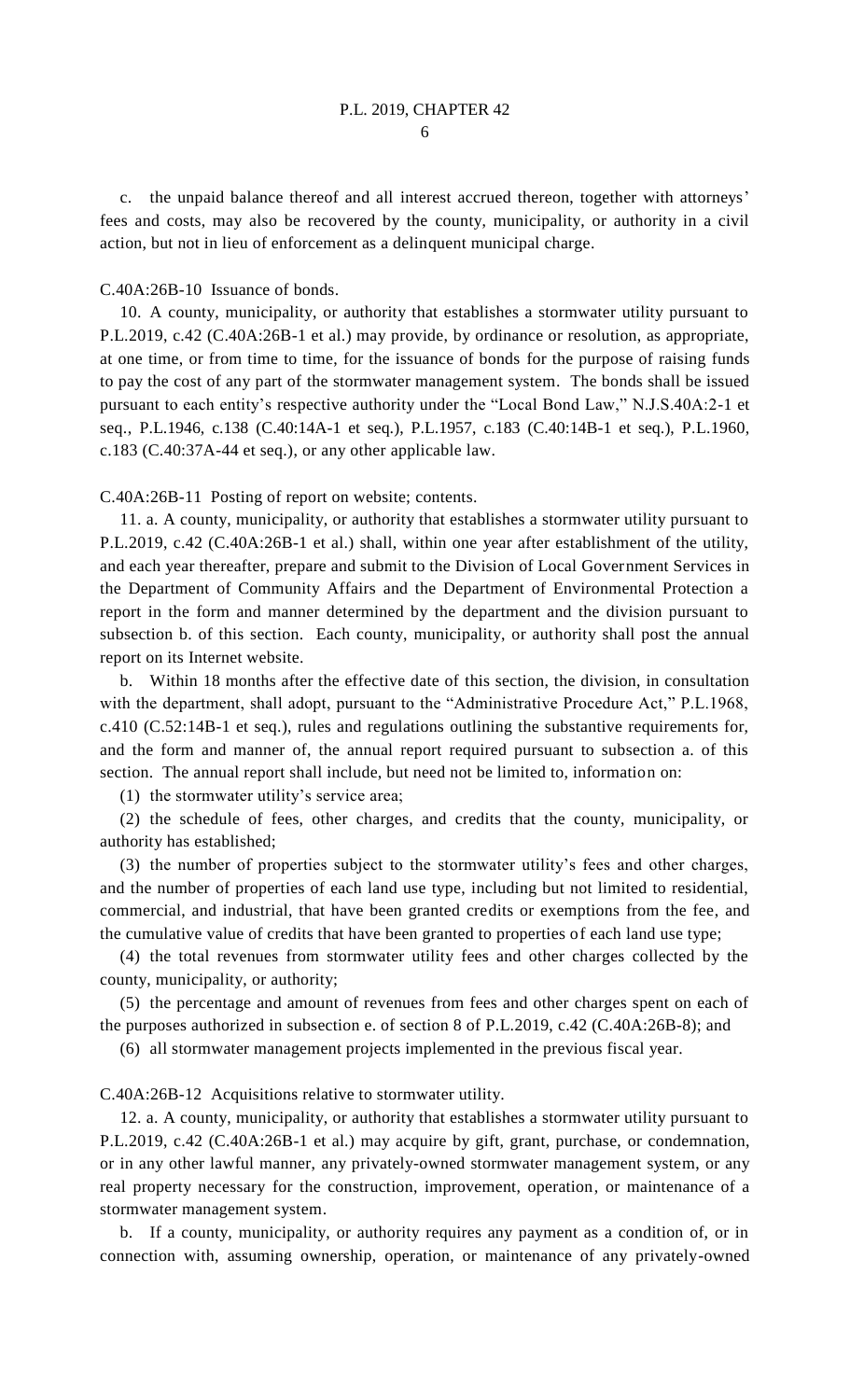stormwater management system, the payment shall not exceed the costs attributable to the ownership, operation, or maintenance of that stormwater management system.

C.40A:26B-13 Existing stormwater management systems, dedication.

13. a. Notwithstanding the provisions of section 12 of P.L.2019, c.42 (C.40A:26B-12), the owner of a stormwater management system that complies with the State and local stormwater management standards that were in place at the time the system was approved may retain ownership and responsibility for the operation and maintenance of the system, or offer to dedicate the system to the county, municipality, or authority. The county, municipality, or authority may accept the dedication of, and assume operation and maintenance responsibility for, the stormwater management system.

b. Any person who dedicates a stormwater management system to a county, municipality, or authority pursuant to this section shall still be liable for paying any applicable stormwater utility fee imposed pursuant to section 8 of P.L.2019, c.42 (C.40A:26B-8).

C.40A:26B-14 Contracts with private entities.

14. A county, municipality, or authority that establishes a stormwater utility pursuant to P.L.2019, c.42 (C.40A:26B-1 et al.) may, pursuant to the "Local Public Contracts Law," P.L.1971, c.198 (C.40A:11-1 et seq.), enter into a contract with a private entity for the planning, design, engineering, construction, improvement, maintenance, and operation of a stormwater management system.

C.40A:26B-15 Rules, regulations relative to wages; financial assistance.

15. Each county, municipality, and authority shall adopt rules and regulations requiring that not less than the prevailing wage rate be paid to workers employed in the performance of any construction contract undertaken in connection with financial assistance provided for the construction of a stormwater management system under P.L.2019, c.42 (C.40A:26B-1 et al.). The prevailing wage rate shall be the rate determined by the Commissioner of Labor pursuant to the provisions of P.L.1963, c.150 (C.34:11-56.25 et seq.).

For the purposes of this section, "financial assistance" means any loan, bond, loan guarantee, grant, incentive, tax exemption, or other financial assistance approved, funded, authorized, administered, or provided by the municipality, county, or authority in connection with the construction of a stormwater management system.

C.40A:26B-16 Stormwater utility guidance manual.

16. a. Within 18 months after the effective date of this section, the Department of Environmental Protection, in consultation with the Board of Public Utilities, the Division of Local Government Services in the Department of Community Affairs, and stakeholders as the department deems appropriate, shall develop a stormwater utility guidance manual. The department shall periodically update the guidance manual as the department deems appropriate. The guidance manual shall include, but need not be limited to:

(1) technical assistance for counties, municipalities, and authorities seeking to establish a stormwater utility pursuant to P.L.2019, c.42 (C.40A:26B-1 et al.);

(2) factors for counties, municipalities, and authorities to consider when establishing and revising stormwater utility fees and other charges and appropriate credits;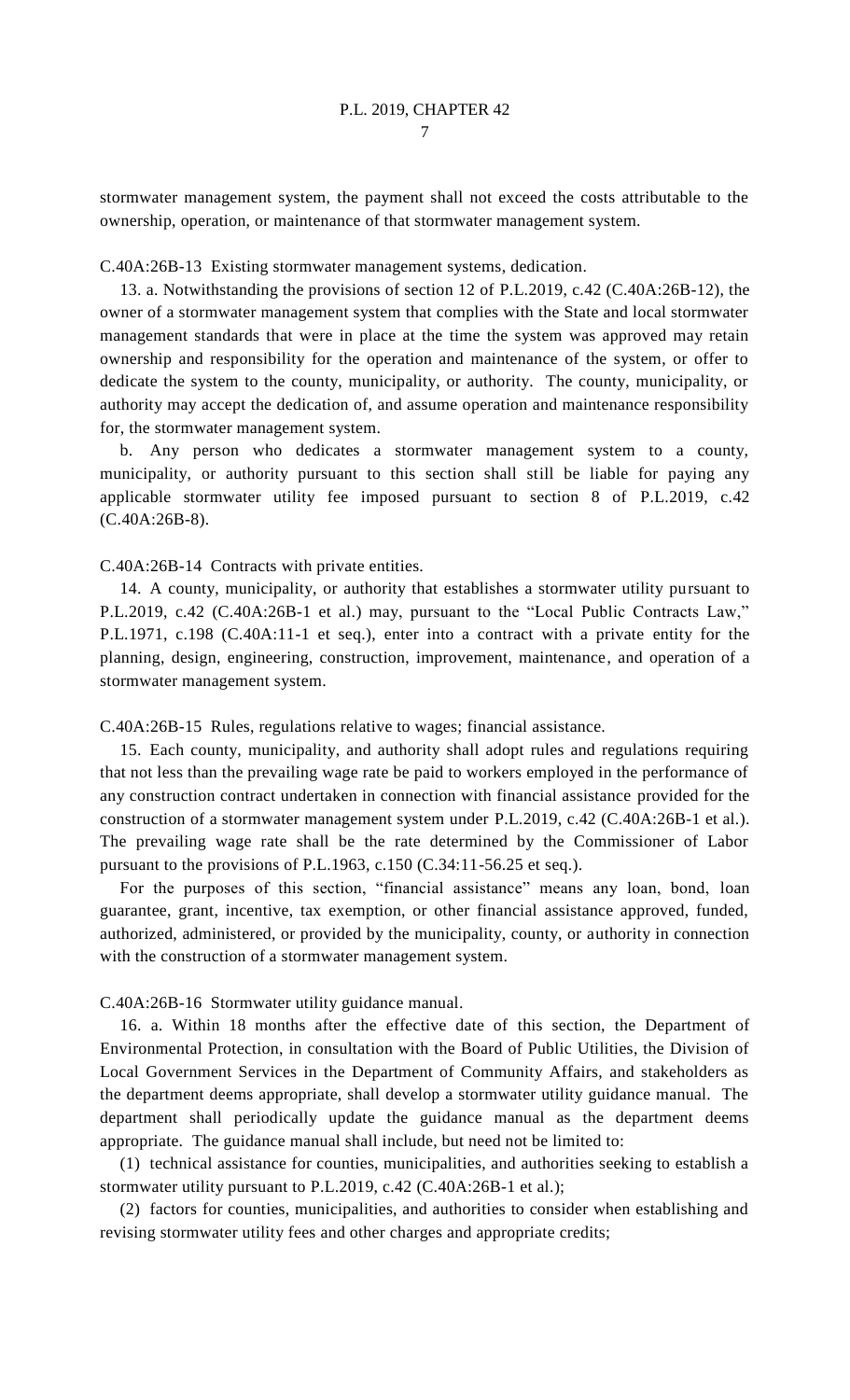$\mathbf{Q}$ 

(3) information on how to develop an asset management program for a stormwater management system; and

(4) information on how counties, municipalities, and authorities can conduct public education and outreach related to stormwater management.

b. Development of the stormwater utility guidance manual, and any updates thereto, shall not be subject to the requirements and provisions of the "Administrative Procedure Act," P.L.1968, c.410 (C.52:14B-1 et seq.).

C.40A:26B-17 "Clean Stormwater and Flood Reduction Fund."

17. a. There is established in the General Fund a special nonlapsing account to be known as the "Clean Stormwater and Flood Reduction Fund." The State Treasurer shall credit to this account all moneys remitted to the State Treasurer by counties, municipalities, and authorities pursuant to subsection d. of section 8 of P.L.2019, c.42 (C.40A:26B-8). Pending the use thereof, moneys deposited in the fund may be invested or reinvested in such securities as are approved by the State Treasurer. Interest or other income earned on moneys deposited into the fund shall be credited to the fund for use as set forth in subsection b. of this section.

b. Moneys deposited in the "Clean Stormwater and Flood Reduction Fund" are specifically dedicated and shall be used by the Department of Environmental Protection only to fund planning, implementation, and coordination activities related to stormwater utilities in the State, water quality monitoring and assessment, point and non-point source water pollution reduction projects, implementation of the department's stormwater management program, and a public education and outreach program relating to stormwater management.

C.40A:26B-18 Rules, regulations.

18. The Department of Environmental Protection, the Division of Local Government Services in the Department of Community Affairs, and the Local Finance Board may adopt, pursuant to the "Administrative Procedure Act," P.L.1968, c.410 (C.52:14B-1 et seq.), rules and regulations necessary for the implementation of P.L.2019, c.42 (C.40A:26B-1 et al.).

19. Section 1 of P.L.2017, c.290 (C.40:14A-4.2) is amended to read as follows:

C.40:14A-4.2 Provisions relative to budget of certain regional sewerage authorities.

1. a. Notwithstanding the provisions of any other law to the contrary, the budget of a regional sewerage authority that was created pursuant to the provisions of P.L.1946, c.138 (C.40:14A-1 et seq.), and that is located in a county of the first class with a population of over 600,000 and a population density of over 10,000 persons per square mile according to the latest federal decennial census shall be subject to the following provisions:

(1) (a) The percentage of growth in the fee-funded appropriations in the annual budget of a regional sewerage authority shall not exceed two percent per year; and the amount billed to customers of the authority, or the amount billed to a local unit for its proportional share of the authority's expenses, as the case may be, shall not exceed that amount billed in the previous budget year to each customer or local unit, as the case may be, by more than two percent for a similar amount of use or service of the sewerage system.

(b) A regional sewerage authority may add to the allowable growth in fee-funded appropriations in any one of the next three succeeding years, the amount of the difference between the maximum allowable increase in fee-funded appropriations for the current budget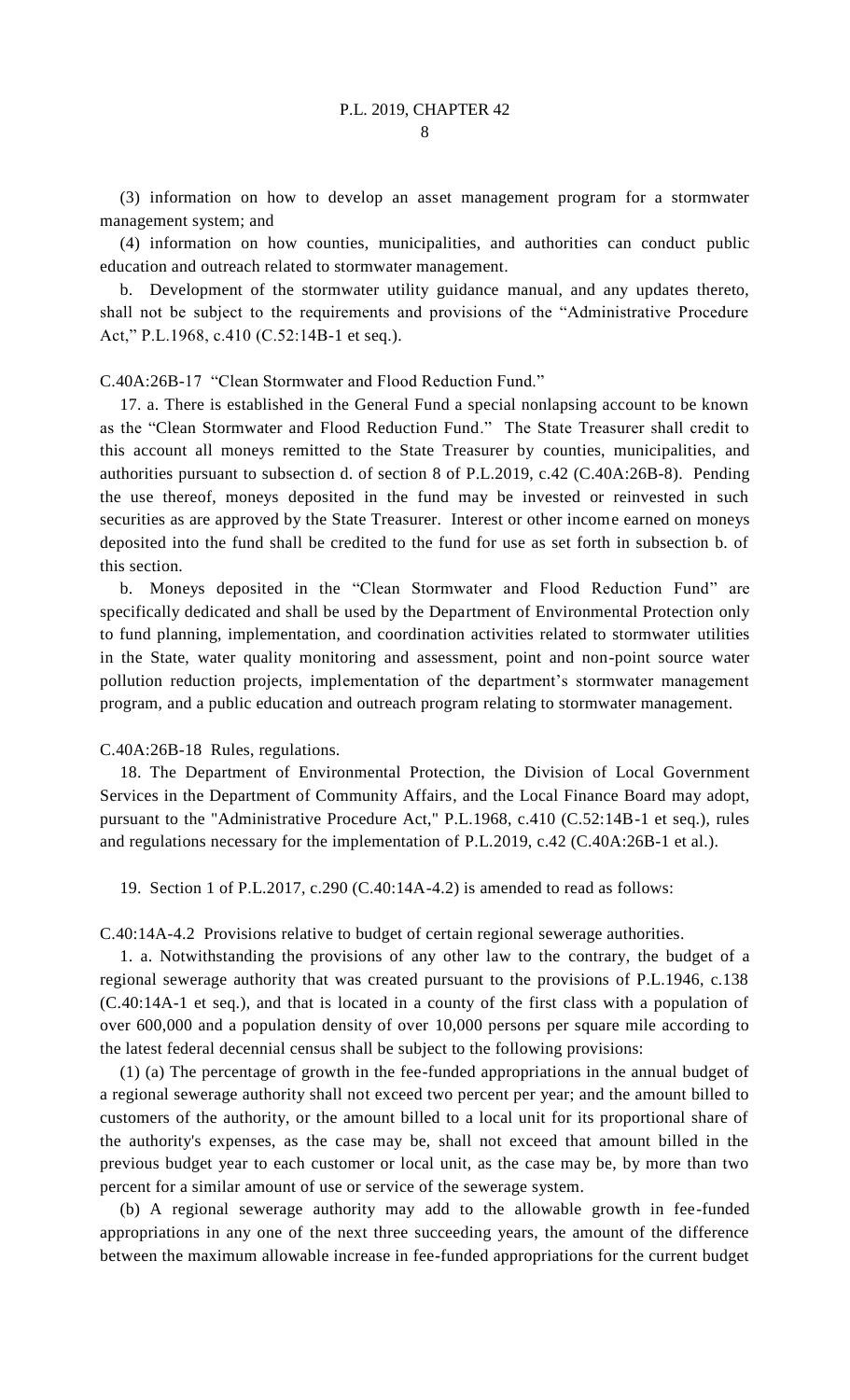year pursuant to subparagraph (a) of this paragraph and the actual amount of fee-funded appropriations for the current budget year.

(2) The percentage of growth in the fee-funded appropriations in the annual budget of a regional sewerage authority shall be determined without consideration of any amounts appropriated by the authority for:

(a) capital expenditures, including payment of principal or interest on bonds authorized or issued pursuant to the "sewerage authorities law," P.L.1946, c.138 (C.40:14A-1 et seq.);

(b) increases in pension contributions and accrued liability for pension contributions in excess of two percent over those expenditures for the previous budget year;

(c) increases in health care costs equal to that portion of the actual increase in total health costs for the budget year that is in excess of two percent of total health care costs in the previous budget year, but is not in excess of the product of the total health care costs in the prior year and the average percentage increase of the State Health Benefits Program, P.L.1961, c.49 (C.52:14-17.25 et seq.), as annually determined by the Division of Pensions and Benefits in the Department of the Treasury;

(d) increases in energy cost expenditures in excess of two percent over those expenditures for the previous budget year;

(e) extraordinary costs that are directly related to an emergency;

(f) expenditures for the cost of services mandated by any order of court, by any federal or State statute, or by administrative rule, directive, order, permit, or other legally binding device issued by a State agency which identified the cost as a mandated expenditure on certification to the Local Finance Board by the State agency; and

(g) costs associated with the establishment of a stormwater utility pursuant to P.L.2019, c.42 (C.40A:26B-1 et al.) or for any of the purposes authorized in subsection e. of section 8 of P.L.2019, c.42 (C.40A:26B-8).

(3) Notwithstanding the limitations imposed by paragraph (1) of this subsection, a regional sewerage authority may apply to the Local Finance Board for a waiver to increase its rents, rates, fees, and charges to levels sufficient to compensate for loss of revenues due to reductions in the use or service of the sewerage system.

(4) Notwithstanding the limitations imposed by paragraph (1) of this subsection, the percentage of growth in the increase of the rents, rates, fees, and charges of a regional sewerage authority shall be determined without consideration of any amounts required to be raised for the purposes set forth in subparagraph (g) of paragraph (2) of this subsection.

As used in this section, "emergency" shall mean any purpose which is not foreseen at the time of the adoption of the annual budget, or for which adequate provision was not made therein, to meet a pressing need for public expenditure to protect or promote the public health, safety, morals, or welfare.

b. After the budget of a regional sewerage authority that is subject to the provisions of subsection a. of this section has been approved by the members of the regional sewerage authority, the budget shall be forwarded to the Director of the Division of Local Government Services for review and approval.

The director shall review the budget to ensure that the budget conforms with the requirements of subsection a. of this section and the "Local Authorities Fiscal Control Law," P.L.1983, c.313 (C.40A:5A-1 et seq.), and that the budgeted expenditures are reasonable in cost and necessary for the performance of the regional sewerage authority.

If the director determines that the budget meets the requirements of this subsection, the director shall approve the budget. If the director does not approve the budget, the director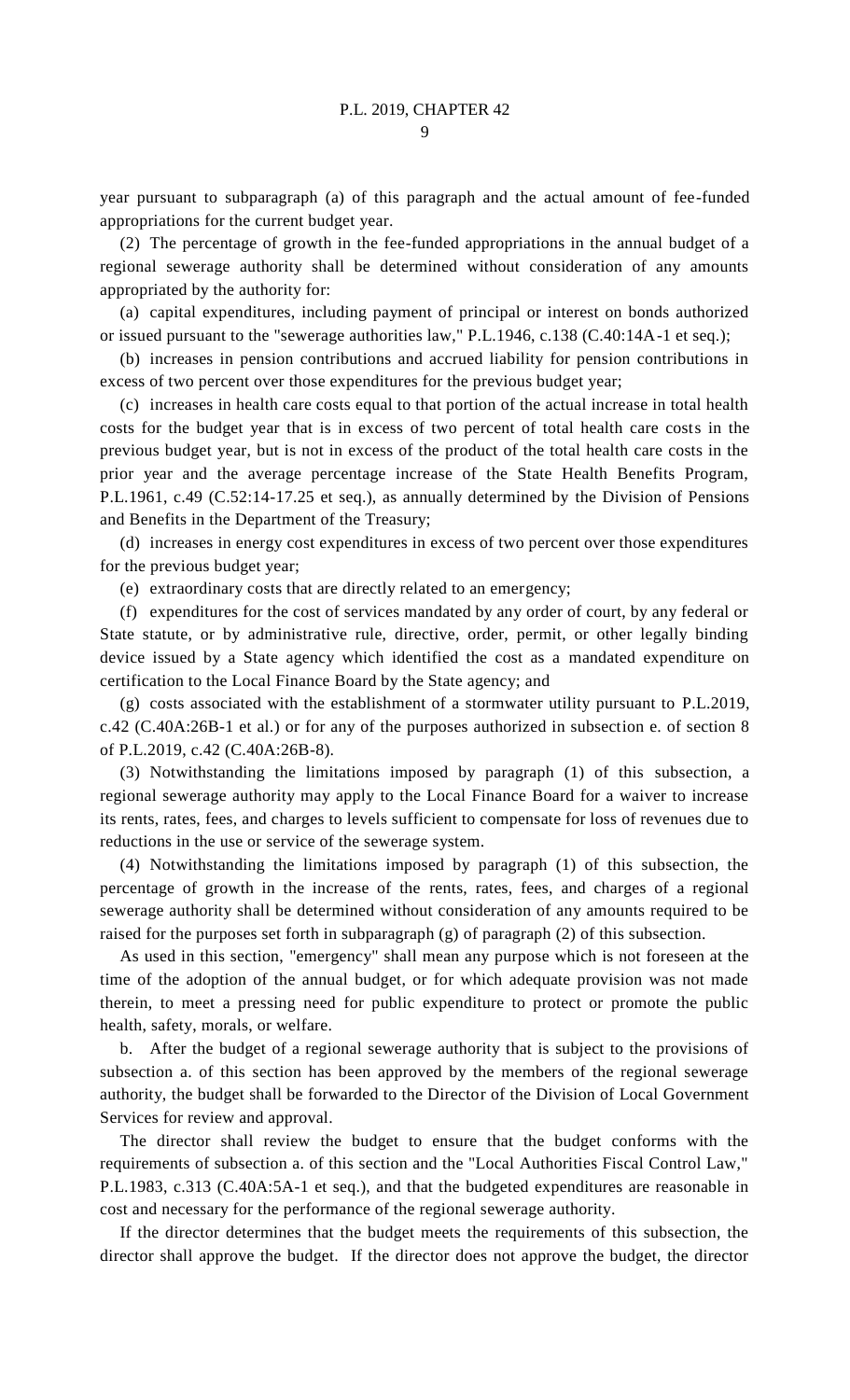shall return the budget to the members of the regional sewerage authority with written information concerning the reasons for the disapproval of the budget.

To the extent that the provisions of subsection a. of this section conflict with the provisions of the "Local Authorities Fiscal Control Law," P.L.1983, c.313 (C.40A:5A-1 et seq.), subsection a. of this section shall take precedence.

20. Section 5 of P.L.1983, c.111 (C.40A:4-35.1) is amended to read as follows:

C.40A:4-35.1 Transfer of surplus revenue.

5. To the extent there is available surplus revenue collected by a municipality pursuant to chapter 62 of Title 40 of the Revised Statutes for supplying a utility service which is regulated by the Board of Public Utilities pursuant to subsection d. of N.J.S.40A:31-23, or to the extent there is available surplus revenue collected by a county or municipality from a stormwater utility established pursuant to P.L.2019, c.42 (C.40A:26B-1 et al.), an amount not to exceed five percent of the annual costs of operation of the utility may be transferred annually from the accounts of the municipal utility or county utility, as appropriate, and included in the local budget pursuant to N.J.S.40A:4-35.

21. Section 1 of P.L.1999, c.440 (C.40A:11-4.1) is amended to read as follows:

C.40A:11-4.1 Purposes for which competitive contracting may be used by local units.

1. Notwithstanding the provisions of any law, rule, or regulation to the contrary, competitive contracting may be used by local contracting units in lieu of public bidding for procurement of specialized goods and services the price of which exceeds the bid threshold, for the following purposes:

a. The purchase or licensing of proprietary computer software designed for contracting unit purposes, which may include hardware intended for use with the proprietary software. This subsection shall not be utilized for the purpose of acquiring general purpose computer hardware or software;

b. The hiring of a for-profit entity or a not-for-profit entity incorporated under Title 15A of the New Jersey Statutes for the purpose of:

(1) the operation and management of a wastewater treatment system, a stormwater management system, or a water supply or distribution facility of the type described in subsection (37) of section 15 of P.L.1971, c.198 (C.40A:11-15), provided that competitive contracting shall not be used as a means of awarding contracts pursuant to P.L.1985, c.37 (C.58:26-1 et al.) and P.L.1985, c.72 (C.58:27-1 et al.);

(2) the operation, management or administration of recreation or social service facilities or programs, which shall not include the administration of benefits under the Work First New Jersey program established pursuant to P.L.1997, c.38 (C.44:10-55 et seq.), or under General Assistance;

(3) the operation, management or administration of data processing services; or

(4) the operation and management of a county hospital pursuant to the "Local Hospital Authority Law," P.L.2006, c.46 (C.30:9-23.15 et al.);

c. (Deleted by amendment, P.L.2009, c.4).

- d. Homemaker--home health services;
- e. Laboratory testing services;
- f. Emergency medical services;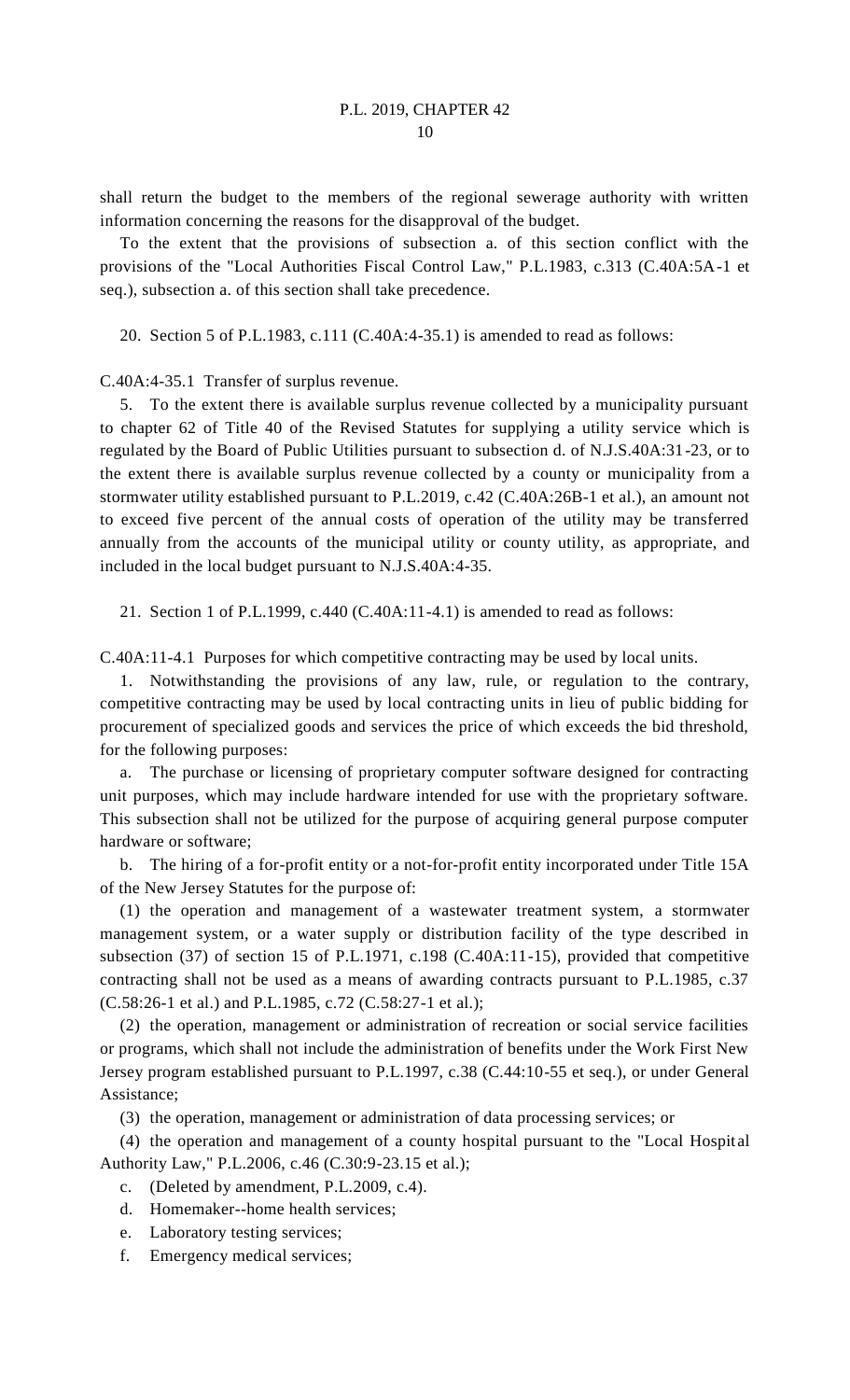g. Contracted food services;

h. Performance of patient care services by contracted medical staff at county hospitals, correctional facilities and long-term care facilities;

i. At the option of the governing body of the contracting unit, any good or service that is exempt from bidding pursuant to section 5 of P.L.1971, c.198 (C.40A:11-5);

j. Concessions;

k. The operation, management or administration of other services, with the approval of the Director of the Division of Local Government Services;

- l. Maintenance, custodial, and groundskeeping services;
- m. Consulting services;
- n. Emergency medical billing services;
- o. Property appraisal services;
- p. Reassessment or revaluation services;
- q. Grant writing services;
- r. Animal control services.

Any purpose included herein shall not be considered by a contracting unit as an extraordinary unspecifiable service pursuant to subparagraph (ii) of paragraph (a) of subsection (1) of section 5 of P.L.1971, c.198 (C.40A:11-5).

As used in this section, "stormwater management system" means the same as that term is defined in section 3 of P.L.2019, c.42 (C.40A:26B-3).

22. Section 15 of P.L.1971, c.198 (C.40A:11-15) is amended to read as follows:

C.40A:11-15 Duration of certain contracts.

15. All contracts for the provision or performance of goods or services shall be awarded for a period not to exceed 24 consecutive months, except that contracts for professional services pursuant to subparagraph (i) of paragraph (a) of subsection (1) of section 5 of P.L.1971, c.198 (C.40A:11-5) shall be awarded for a period not to exceed 12 consecutive months. Contracts may be awarded for longer periods of time as follows:

(1) Supplying of:

- (a) (Deleted by amendment, P.L.1996, c.113.)
- (b) (Deleted by amendment, P.L.1996, c.113.)

(c) Thermal energy produced by a cogeneration facility, for use for heating or air conditioning or both, for any term not exceeding 40 years, when the contract is approved by the Board of Public Utilities. For the purposes of this paragraph, "cogeneration" means the simultaneous production in one facility of electric power and other forms of useful energy such as heating or process steam;

(2) (Deleted by amendment, P.L.1977, c.53.)

(3) The collection and disposal of municipal solid waste, the collection and disposition of recyclable material, or the disposal of sewage sludge, for any term not exceeding in the aggregate, five years;

(4) The collection and recycling of methane gas from a sanitary landfill facility, for any term not exceeding 25 years, when the contract is in conformance with a district solid waste management plan approved pursuant to P.L.1970, c.39 (C.13:1E-1 et seq.), and with the approval of the Division of Local Government Services in the Department of Community Affairs and the Department of Environmental Protection. The contracting unit shall award the contract to the highest responsible bidder, notwithstanding that the contract price may be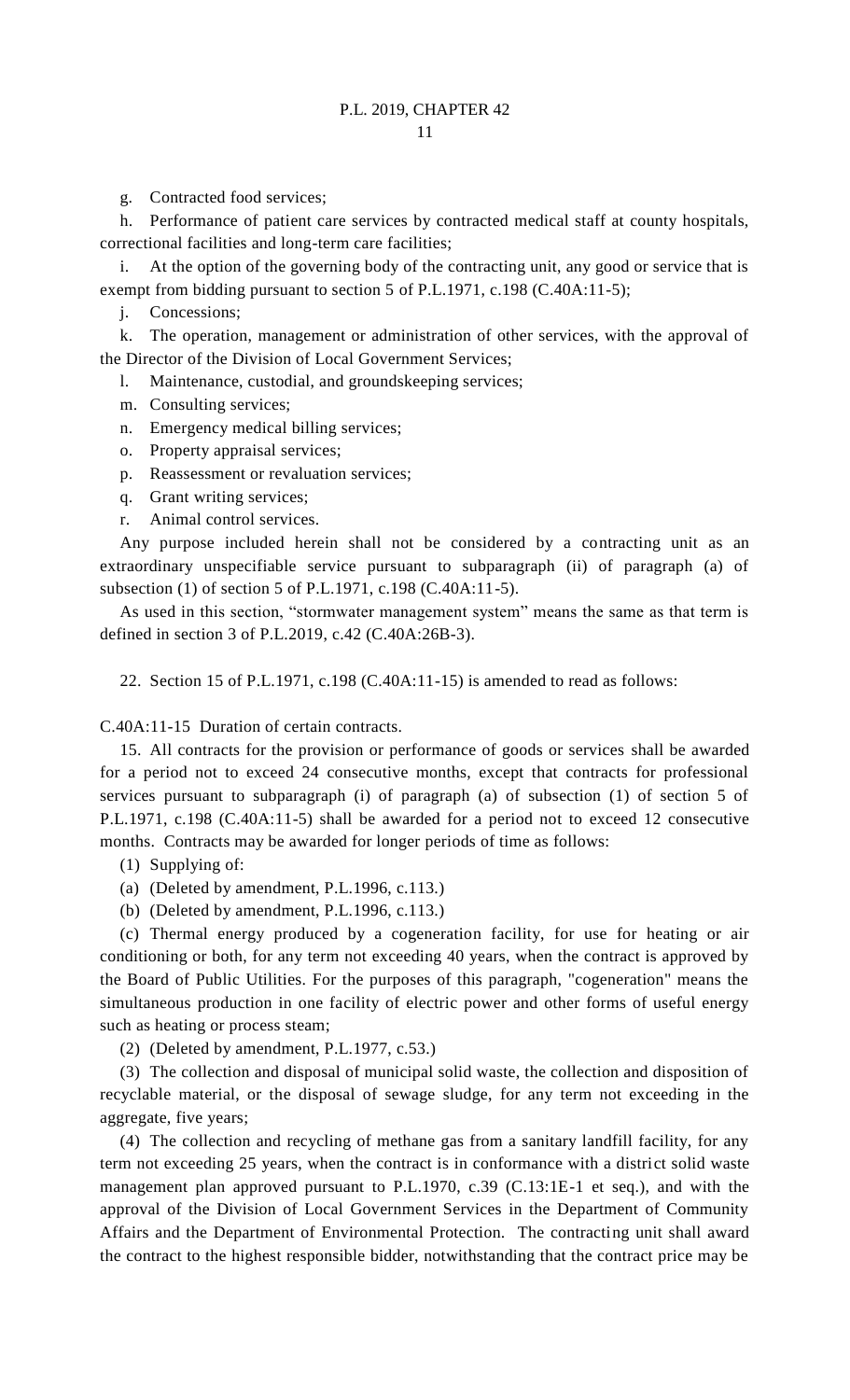in excess of the amount of any necessarily related administrative expenses; except that if the contract requires the contracting unit to expend funds only, the contracting unit shall award the contract to the lowest responsible bidder. The approval by the Division of Local Government Services of public bidding requirements shall not be required for those contracts exempted therefrom pursuant to section 5 of P.L.1971, c.198 (C.40A:11-5);

(5) Data processing service, for any term of not more than seven years;

(6) Insurance, including the purchase of insurance coverages, insurance consulting or administrative services, claims administration services and including participation in a joint self-insurance fund, risk management program or related services provided by a contracting unit insurance group, or participation in an insurance fund established by a local unit pursuant to N.J.S.40A:10-6, or a joint insurance fund established pursuant to P.L.1983, c.372 (C.40A:10-36 et seq.), for any term of not more than three years;

(7) Leasing or servicing of (a) automobiles, motor vehicles, machinery, and equipment of every nature and kind, for a period not to exceed five years, or (b) machinery and equipment used in the generation of electricity by a municipal shared services energy authority established pursuant to section 4 of P.L.2015, c.129 (C.40A:66-4), or a contracting unit engaged in the generation of electricity, for a period not to exceed 20 years; provided, however, a contract shall be awarded only subject to and in accordance with the rules and regulations promulgated by the Director of the Division of Local Government Services in the Department of Community Affairs;

(8) The supplying of any product or the rendering of any service by a company providing voice, data, transmission, or switching services for a term not exceeding five years;

(9) Any single project for the construction, reconstruction, or rehabilitation of any public building, structure, or facility, or any public works project, including the retention of the services of any architect or engineer in connection therewith, for the length of time authorized and necessary for the completion of the actual construction;

(10) The providing of food services for any term not exceeding three years;

(11) On-site inspections and plan review services undertaken by private agencies pursuant to the "State Uniform Construction Code Act," P.L.1975, c.217 (C.52:27D-119 et seq.) for any term of not more than three years;

(12) (Deleted by amendment, P.L.2009, c.4).

(13) (Deleted by amendment, P.L.1999, c.440.)

(14) (Deleted by amendment, P.L.1999, c.440.)

(15) Leasing of motor vehicles, machinery, and other equipment primarily used to fight fires, for a term not to exceed ten years, when the contract includes an option to purchase, subject to and in accordance with rules and regulations promulgated by the Director of the Division of Local Government Services in the Department of Community Affairs;

(16) The provision of water supply services or the designing, financing, construction, operation, or maintenance, or any combination thereof, of a water supply facility, or any component part or parts thereof, including a water filtration system, for a period not to exceed 40 years, when the contract for these services is approved by the Division of Local Government Services in the Department of Community Affairs, the Board of Public Utilities, and the Department of Environmental Protection pursuant to P.L.1985, c.37 (C.58:26-1 et al.), except that no approvals shall be required for those contracts otherwise exempted pursuant to subsection (30), (31), (34), (35) or (43) of this section. For the purposes of this subsection, "water supply services" means any service provided by a water supply facility; "water filtration system" means any equipment, plants, structures, machinery, apparatus, or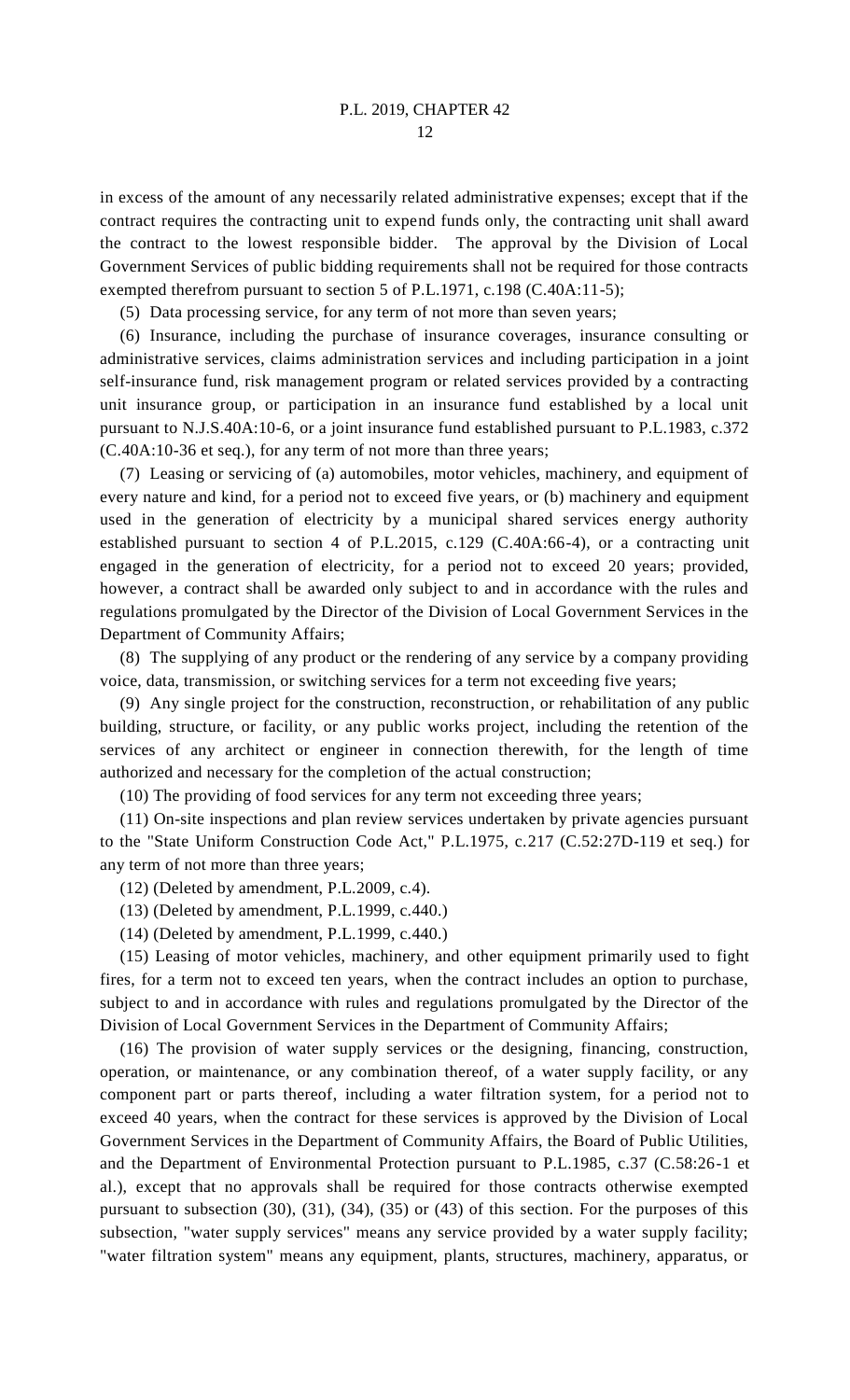land, or any combination thereof, acquired, used, constructed, rehabilitated, or operated for the collection, impoundment, storage, improvement, filtration, or other treatment of drinking water for the purposes of purifying and enhancing water quality and insuring its potability prior to the distribution of the drinking water to the general public for human consumption, including plants and works, and other personal property and appurtenances necessary for their use or operation; and "water supply facility" means and refers to the real property and the plants, structures, or interconnections between existing water supply facilities, machinery and equipment and other property, real, personal, and mixed, acquired, constructed, or operated, or to be acquired, constructed, or operated, in whole or in part by or on behalf of a political subdivision of the State or any agency thereof, for the purpose of augmenting the natural water resources of the State and making available an increased supply of water for all uses, or of conserving existing water resources, and any and all appurtenances necessary, useful, or convenient for the collecting, impounding, storing, improving, treating, filtering, conserving, or transmitting of water and for the preservation and protection of these resources and facilities and providing for the conservation and development of future water supply resources;

(17) The provision of resource recovery services by a qualified vendor, the disposal of the solid waste delivered for disposal which cannot be processed by a resource recovery facility or the residual ash generated at a resource recovery facility, including hazardous waste and recovered metals and other materials for reuse, or the design, financing, construction, operation, or maintenance of a resource recovery facility for a period not to exceed 40 years when the contract is approved by the Division of Local Government Services in the Department of Community Affairs, and the Department of Environmental Protection pursuant to P.L.1985, c.38 (C.13:1E-136 et al.); and when the resource recovery facility is in conformance with a district solid waste management plan approved pursuant to P.L.1970, c.39 (C.13:1E-1 et seq.). For the purposes of this subsection, "resource recovery facility" means a solid waste facility constructed and operated for the incineration of solid waste for energy production and the recovery of metals and other materials for reuse; or a mechanized composting facility, or any other facility constructed or operated for the collection, separation, recycling, and recovery of metals, glass, paper, and other materials for reuse or for energy production; and "residual ash" means the bottom ash, fly ash, or any combination thereof, resulting from the combustion of solid waste at a resource recovery facility;

(18) The sale of electricity or thermal energy, or both, produced by a resource recovery facility for a period not to exceed 40 years when the contract is approved by the Board of Public Utilities, and when the resource recovery facility is in conformance with a district solid waste management plan approved pursuant to P.L.1970, c.39 (C.13:1E-1 et seq.). For the purposes of this subsection, "resource recovery facility" means a solid waste facility constructed and operated for the incineration of solid waste for energy production and the recovery of metals and other materials for reuse; or a mechanized composting facility, or any other facility constructed or operated for the collection, separation, recycling, and recovery of metals, glass, paper, and other materials for reuse or for energy production;

(19) The provision of wastewater treatment services or the designing, financing, construction, operation, or maintenance, or any combination thereof, of a wastewater treatment system, or any component part or parts thereof, for a period not to exceed 40 years, when the contract for these services is approved by the Division of Local Government Services in the Department of Community Affairs and the Department of Environmental Protection pursuant to P.L.1985, c.72 (C.58:27-1 et al.), except that no approvals shall be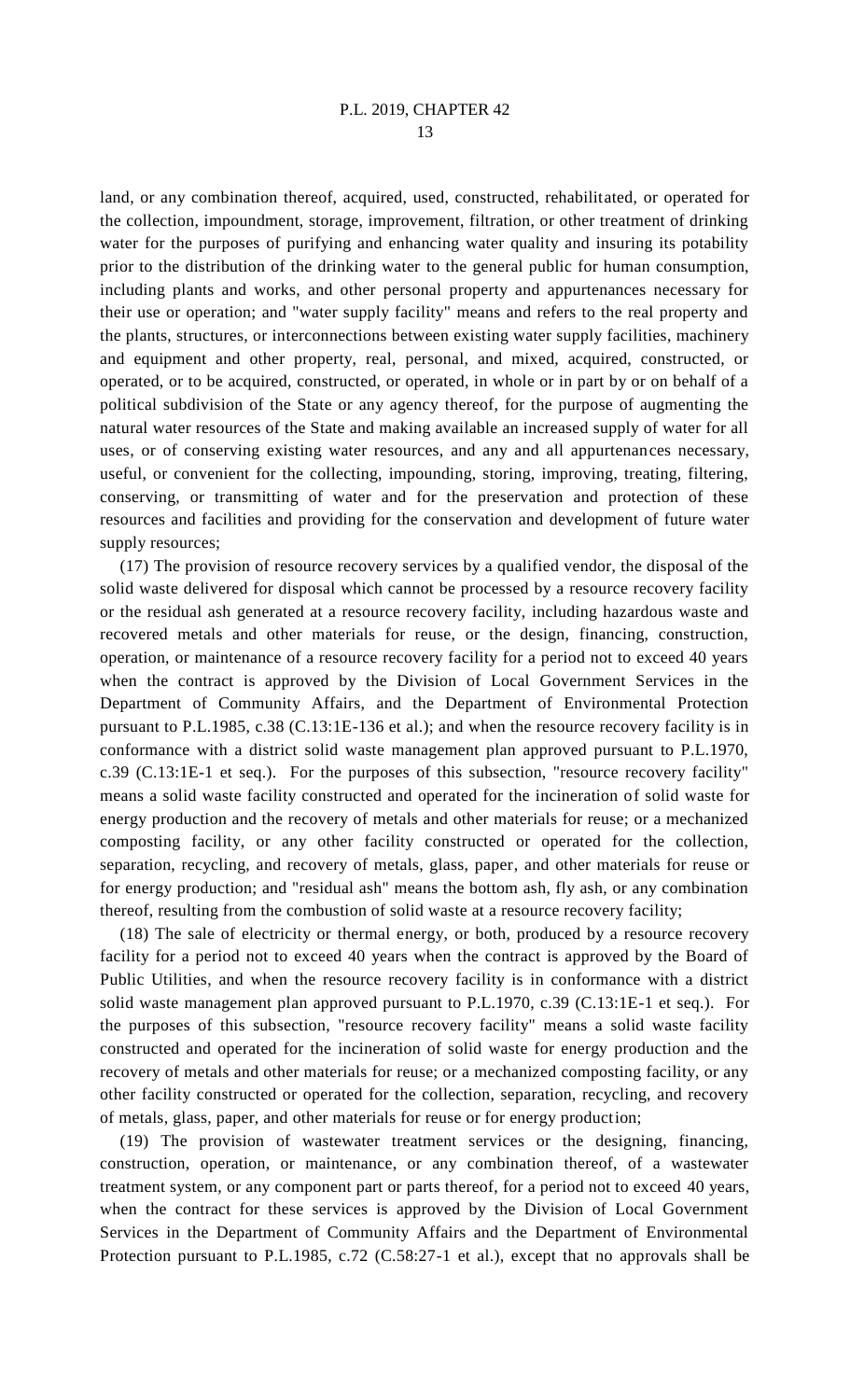required for those contracts otherwise exempted pursuant to subsection (36) or (43) of this section. For the purposes of this subsection, "wastewater treatment services" means any services provided by a wastewater treatment system, and "wastewater treatment system" means equipment, plants, structures, machinery, apparatus, or land, or any combination thereof, acquired, used, constructed, or operated for the storage, collection, reduction, recycling, reclamation, disposal, separation, or other treatment of wastewater or sewage sludge, or for the final disposal of residues resulting from the treatment of wastewater, including, but not limited to, pumping and ventilating stations, facilities, plants and works, connections, outfall sewers, interceptors, trunk lines, and other personal property and appurtenances necessary for their operation;

(20) The supplying of goods or services for the purpose of lighting public streets, for a term not to exceed five years;

(21) The provision of emergency medical services for a term not to exceed five years;

(22) Towing and storage contracts, awarded pursuant to paragraph u. of subsection (1) of section 5 of P.L.1971, c.198 (C.40A:11-5) for any term not exceeding three years;

(23) Fuel for the purpose of generating electricity for a term not to exceed eight years;

(24) The purchase of electricity or administrative or dispatching services related to the transmission of electricity, from a supplier of electricity subject to the jurisdiction of a federal regulatory agency, from a qualifying small power producing facility or qualifying cogeneration facility, as defined by 16 U.S.C. s.796, or from any supplier of electricity within any regional transmission organization or independent system operator or from an organization or operator or their successors, by a contracting unit engaged in the generation of electricity for retail sale, as of May 24, 1991, for a term not to exceed 40 years, or by a contracting unit engaged solely in the distribution of electricity for retail sale for a term not to exceed ten years, except that a contract with a contracting unit, engaged solely in the distribution of electricity for retail sale, in excess of ten years, shall require the written approval of the Director of the Division of Local Government Services. If the director fails to respond in writing to the contracting unit within 10 business days, the contract shall be deemed approved;

(25) Basic life support services, for a period not to exceed five years. For the purposes of this subsection, "basic life support" means a basic level of prehospital care, which includes but need not be limited to patient stabilization, airway clearance, cardiopulmonary resuscitation, hemorrhage control, initial wound care, and fracture stabilization;

(26) (Deleted by amendment, P.L.1999, c.440.)

(27) The provision of transportation services to an elderly person, an individual with a disability, or an indigent person for any term of not more than three years. For the purposes of this subsection, "elderly person" means a person who is 60 years of age or older. "Individual with a disability" means a person of any age who, by reason of illness, injury, age, congenital malfunction, or other permanent or temporary incapacity or disability, are unable, without special facilities or special planning or design to utilize mass transportation facilities and services as effectively as persons who are not so affected. "Indigent person " means a person of any age whose income does not exceed 100 percent of the poverty level, adjusted for family size, established and adjusted under section 673(2) of subtitle B, the "Community Services Block Grant Act," Pub.L.97-35 (42 U.S.C. s.9902 (2));

(28) The supplying of liquid oxygen or other chemicals, for a term not to exceed five years, when the contract includes the installation of tanks or other storage facilities by the supplier, on or near the premises of the contracting unit;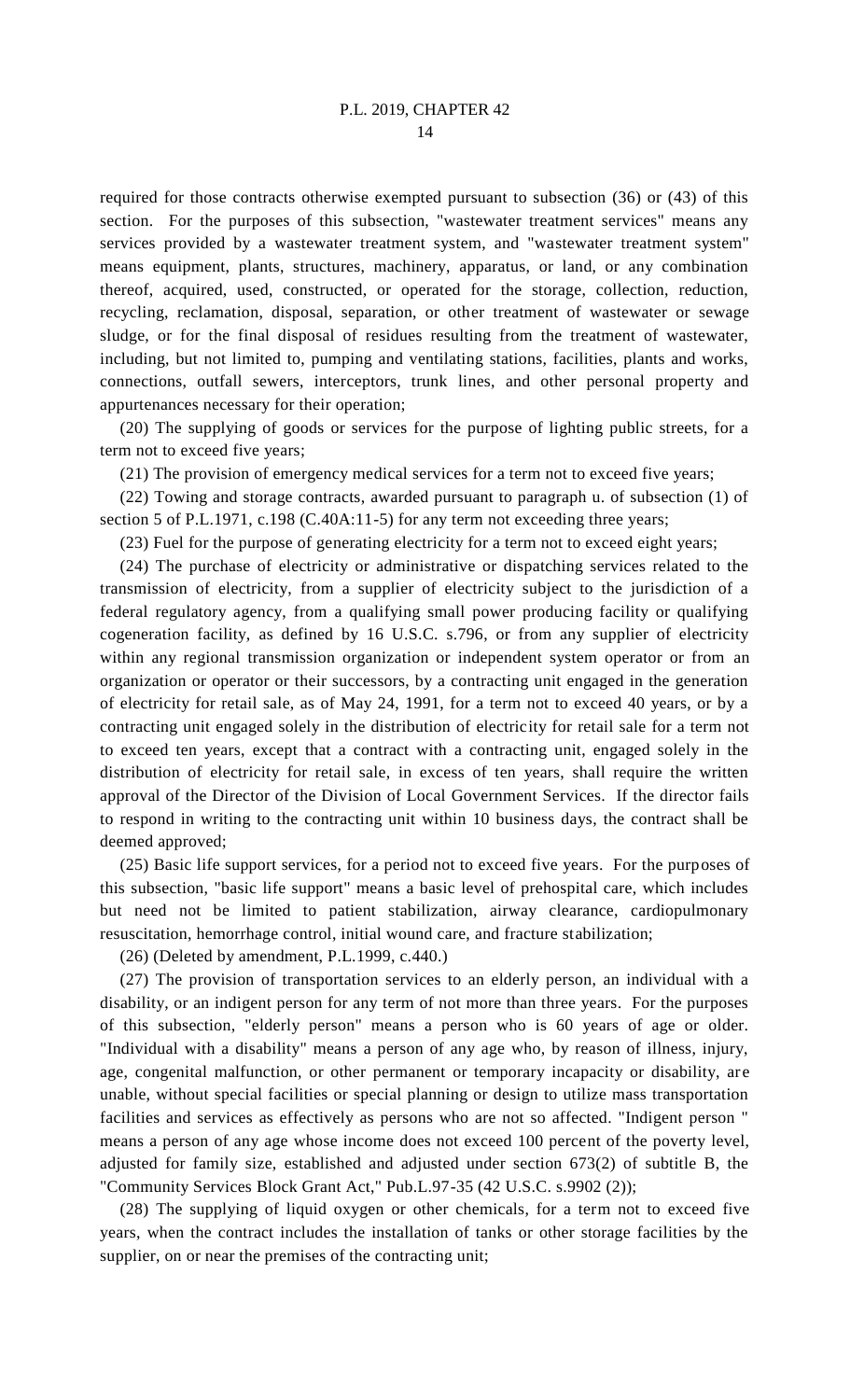(29) The performance of patient care services by contracted medical staff at county hospitals, correction facilities, and long term care facilities, for any term of not more than three years;

(30) The acquisition of an equitable interest in a water supply facility pursuant to section 2 of P.L.1993, c.381 (C.58:28-2), or a contract entered into pursuant to the "County and Municipal Water Supply Act," N.J.S.40A:31-1 et seq., if the contract is entered into no later than January 7, 1995, for any term of not more than forty years;

(31) The provision of water supply services or the financing, construction, operation, or maintenance or any combination thereof, of a water supply facility or any component part or parts thereof, by a partnership or copartnership established pursuant to a contract authorized under section 2 of P.L.1993, c.381 (C.58:28-2), for a period not to exceed 40 years;

(32) Laundry service and the rental, supply, and cleaning of uniforms for any term of not more than three years;

(33) The supplying of any product or the rendering of any service, including consulting services, by a cemetery management company for the maintenance and preservation of a municipal cemetery operating pursuant to the "New Jersey Cemetery Act," N.J.S.8A:1-1 et seq., for a term not exceeding 15 years;

(34) A contract between a public entity and a private firm pursuant to P.L.1995, c.101 (C.58:26-19 et al.) for the provision of water supply services may be entered into for any term which, when all optional extension periods are added, may not exceed 40 years;

(35) A contract for the purchase of a supply of water from a public utility company subject to the jurisdiction of the Board of Public Utilities in accordance with tariffs and schedules of charges made, charged or exacted or contracts filed with the Board of Public Utilities, for any term of not more than 40 years;

(36) A contract between a public entity and a private firm or public authority pursuant to P.L.1995, c.216 (C.58:27-19 et al.) for the provision of wastewater treatment services may be entered into for any term of not more than 40 years, including all optional extension periods;

(37) The operation and management of a facility under a license issued or permit approved by the Department of Environmental Protection, including a wastewater treatment system, a stormwater management system, or a water supply or distribution facility, as the case may be, for any term of not more than ten years. For the purposes of this subsection, "wastewater treatment system" refers to facilities operated or maintained for the storage, collection, reduction, disposal, or other treatment of wastewater or sewage sludge, remediation of groundwater contamination, stormwater runoff, or the final disposal of residues resulting from the treatment of wastewater; "stormwater management system" means the same as that term is defined in section 3 of P.L.2019, c.42 (C.40A:26B-3); and "water supply or distribution facility" refers to facilities operated or maintained for augmenting the natural water resources of the State, increasing the supply of water, conserving existing water resources, or distributing water to users;

(38) Municipal solid waste collection from facilities owned by a contracting unit, for any term of not more than three years;

(39) Fuel for heating purposes, for any term of not more than three years;

(40) Fuel or oil for use in motor vehicles for any term of not more than three years;

(41) Plowing and removal of snow and ice for any term of not more than three years;

(42) Purchases made under a contract awarded by the Director of the Division of Purchase and Property in the Department of the Treasury for use by counties, municipalities, or other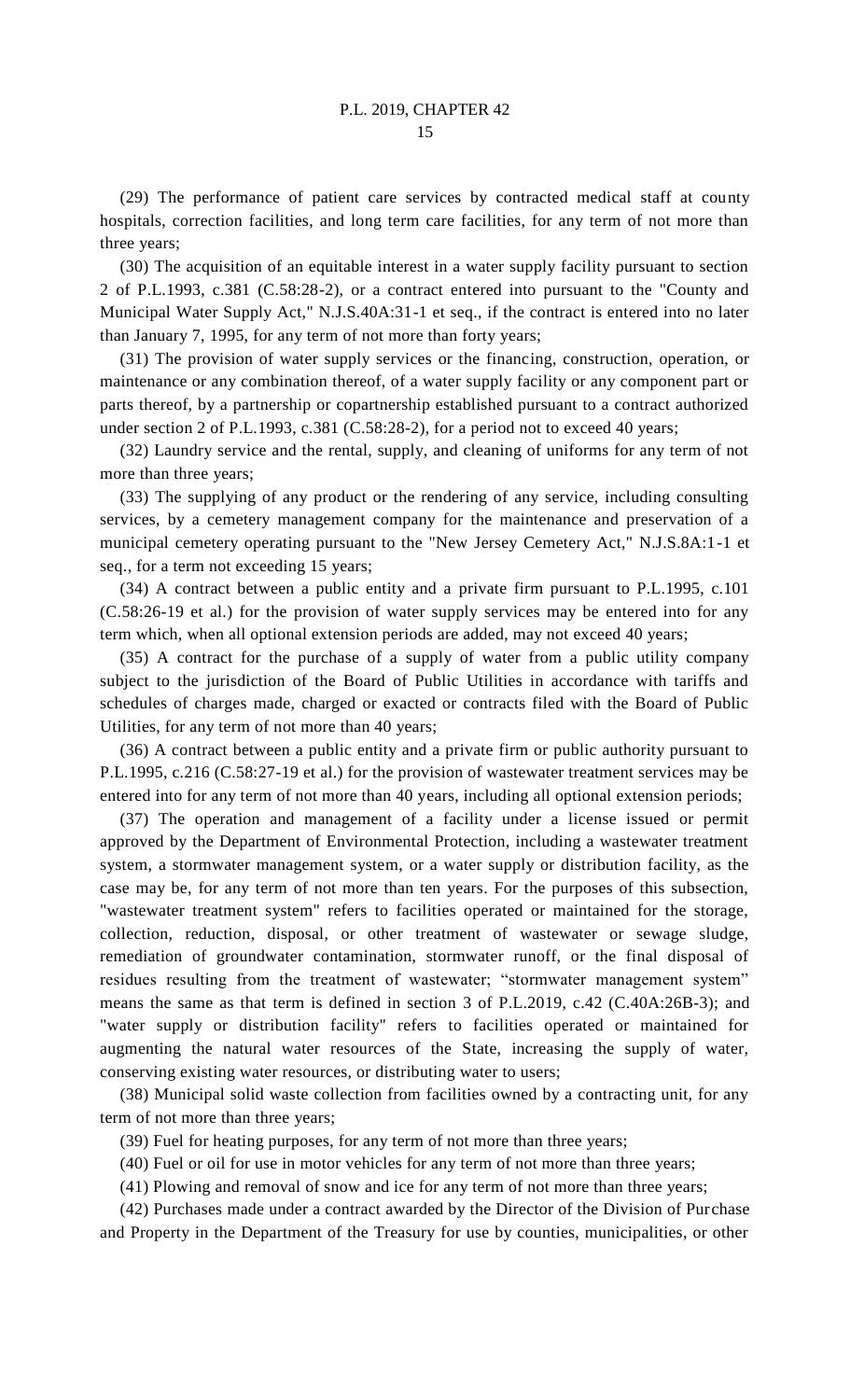contracting units pursuant to section 3 of P.L.1969, c.104 (C.52:25-16.1), for a term not to exceed the term of that contract;

(43) A contract between the governing body of a city of the first class and a duly incorporated nonprofit association for the provision of water supply services as defined in subsection (16) of this section, or wastewater treatment services as defined in subsection (19) of this section, may be entered into for a period not to exceed 40 years;

(44) The purchase of electricity generated through class I renewable energy or from a power production facility that is fueled by methane gas extracted from a landfill in the county of the contacting unit for any term not exceeding 25 years;

(45) The provision or performance of goods or services for the purpose of producing class I renewable energy or class II renewable energy, as those terms are defined in section 3 of P.L.1999, c.23 (C.48:3-51), at, or adjacent to, buildings owned by, or operations conducted by, the contracting unit, the entire price of which is to be established as a percentage of the resultant savings in energy costs, for a term not to exceed 15 years; provided, however, that a contract shall be entered into only subject to and in accordance with guidelines promulgated by the Board of Public Utilities establishing a methodology for computing energy cost savings and energy generation costs;

(46) A power supply contract, as defined pursuant to section 3 of P.L.2015, c.129 (C.40A:66-3), between a member municipality as defined pursuant to section 3 of P.L.2015, c.129 (C.40A:66-3), and the municipal shared services energy authority established pursuant to the provisions of P.L.2015, c.129 (C.40A:66-1 et al.) to meet the electric power needs of its members, for the lease, operation, or management of electric generation within a member municipality's corporate limits and franchise area or the purchase of electricity, or the purchase of fuel for generating units for a term not to exceed 40 years; and

(47) A contract entered into pursuant to paragraph (2) of subsection a. of section 6 of P.L.2006, c.46 (C.30:9-23.20) between a county hospital authority and a manager for the management, operation, and maintenance of a hospital owned by the authority or the county for a term not to exceed 20 years, provided, however, that a contract entered into pursuant to paragraph (2) of subsection a. of section 6 of P.L.2006, c.46 (C.30:9-23.20) may be renewed for two additional periods, not to exceed five years each.

Any contract for services other than professional services, the statutory length of which contract is for three years or less, may include provisions for no more than one two-year, or two one-year, extensions, subject to the following limitations: a. The contract shall be awarded by resolution of the governing body upon a finding by the governing body that the services are being performed in an effective and efficient manner; b. No contract shall be extended so that it runs for more than a total of five consecutive years; c. Any price change included as part of an extension shall be based upon the price of the original contract as cumulatively adjusted pursuant to any previous adjustment or extension and shall not exceed the change in the index rate for the 12 months preceding the most recent quarterly calculation available at the time the contract is renewed; and d. The terms and conditions of the contract remain substantially the same.

All multiyear leases and contracts entered into pursuant to this section, including any twoyear or one-year extensions, except contracts involving the supplying of electricity for the purpose of lighting public streets and contracts for thermal energy authorized pursuant to subsection (1) above, construction contracts authorized pursuant to subsection (9) above, contracts for the provision or performance of goods or services or the supplying of equipment to promote energy conservation through the production of class I renewable